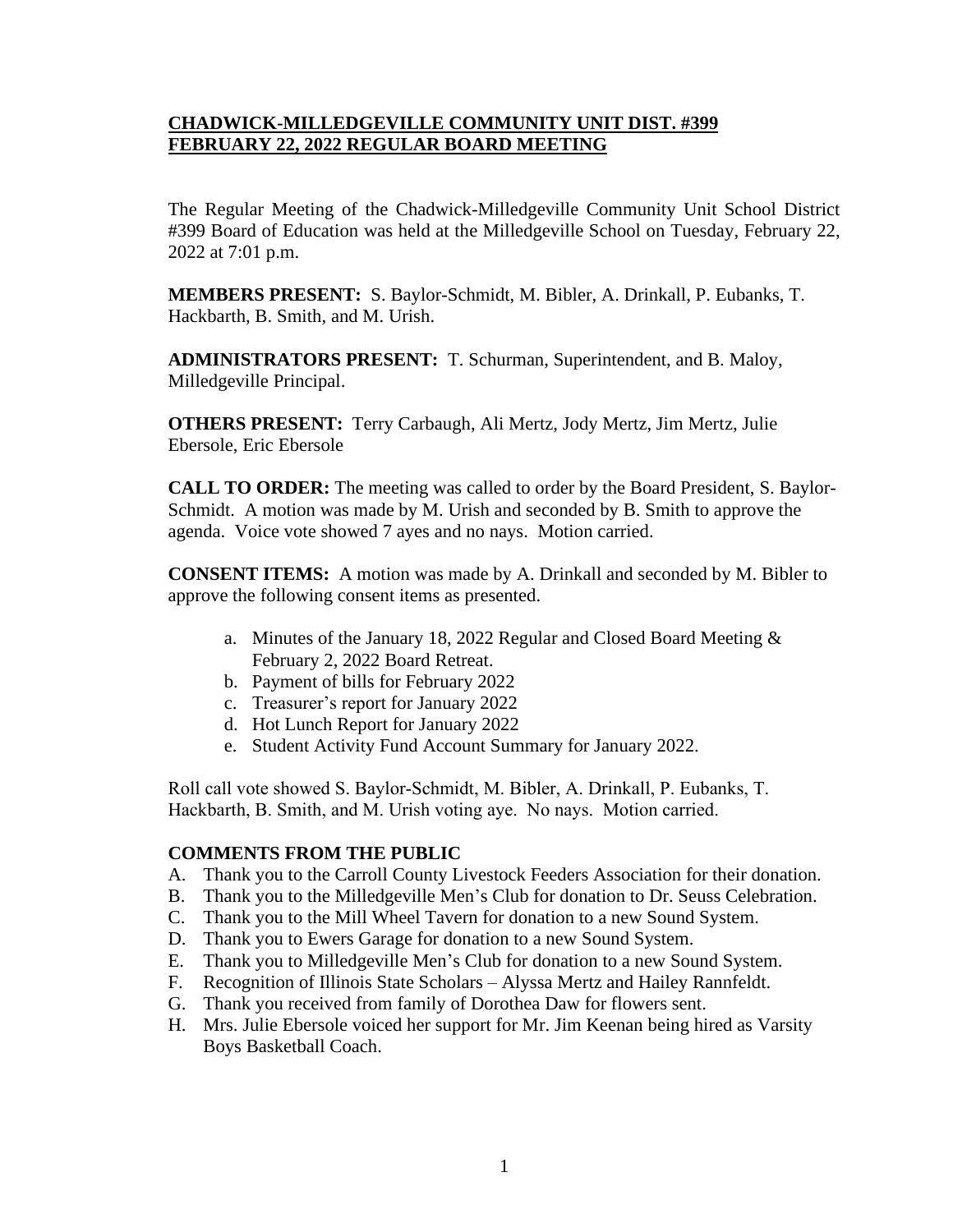## **FEBRUARY 22, 2022 REGULAR BOARD MEETING CONT.**

### **OLD BUSINESS**

**Approved District Mission, Vision, Core Values and Goals for 2022-23**: A motion was made by P. Eubanks and seconded by M. Bibler to approve the District Mission, Vision, Core Values, and Goals for 2022-23. Voice vote showed 7 ayes and no nays. Motion carried.

**Approved and Accepted Bid for Restroom Renovation:** A motion was made by B. Smith and seconded by A. Drinkall to approve and accept the bid received for the Restroom Renovation & Door Project. Roll call vote showed S. Baylor-Schmidt, M. Bibler, A. Drinkall, P. Eubanks, T. Hackbarth, B. Smith, and M. Urish voting aye. No nays. Motion carried.

Superintendent Schurman Reported that bids were opened 2:00 P.M. Monday, February 7, 2022. The low bid was \$235,000 made by Gehrke Construction located in Dekalb, Illinois.

**COVID-19 Mask Mandate and Mitigation Requirements:** Superintendent Schurman reported that as of this date we have zero cases and zero quarantines due to COVID-19. We continue most mitigations but have relaxed our masking requirements to recommended but not required.

## **NEW BUSINESS**

**Approved 2021-22 Non-Certified Personnel Seniority List:** A motion was made by M. Urish and seconded by T. Hackbarth to approve the 2021-22 Non-Certified Personnel Seniority List. Voice vote showed 7 ayes and no nays. Motion carried. This list reflects the number of years of service of all non-certified personnel.

**Approved 2022 Certified Staff RIF List:** A motion was made by M. Bibler and seconded by P. Eubanks to approve the 2022 Certified Staff RIF List. Voice vote showed 7 ayes and no nays. Motion carried.

A copy of this list was provided to the CMEA at the beginning of the month. This list shows individual teachers performance rating and their years of service.

**Approved MHS Curriculum Guide:** A motion was made by P. Eubanks and seconded by M. Bibler to approve the proposed 2022-23 MHS Curriculum Guide. Voice vote showed 7 ayes and no nays. Motion carried.

Mr. Maloy noted that a course in Ecology was added to our science electives offered at the high school.

**First Reading Proposed 2022-23 District Calendar.** This calendar is fairly similar to past calendars. We start Monday, August 15, 2022 with a Teachers Institute and the students first day is Wednesday, August 17, 2022. Christmas Break is December 22- January 3, 2023. The last day of student attendance is May 25, 2023.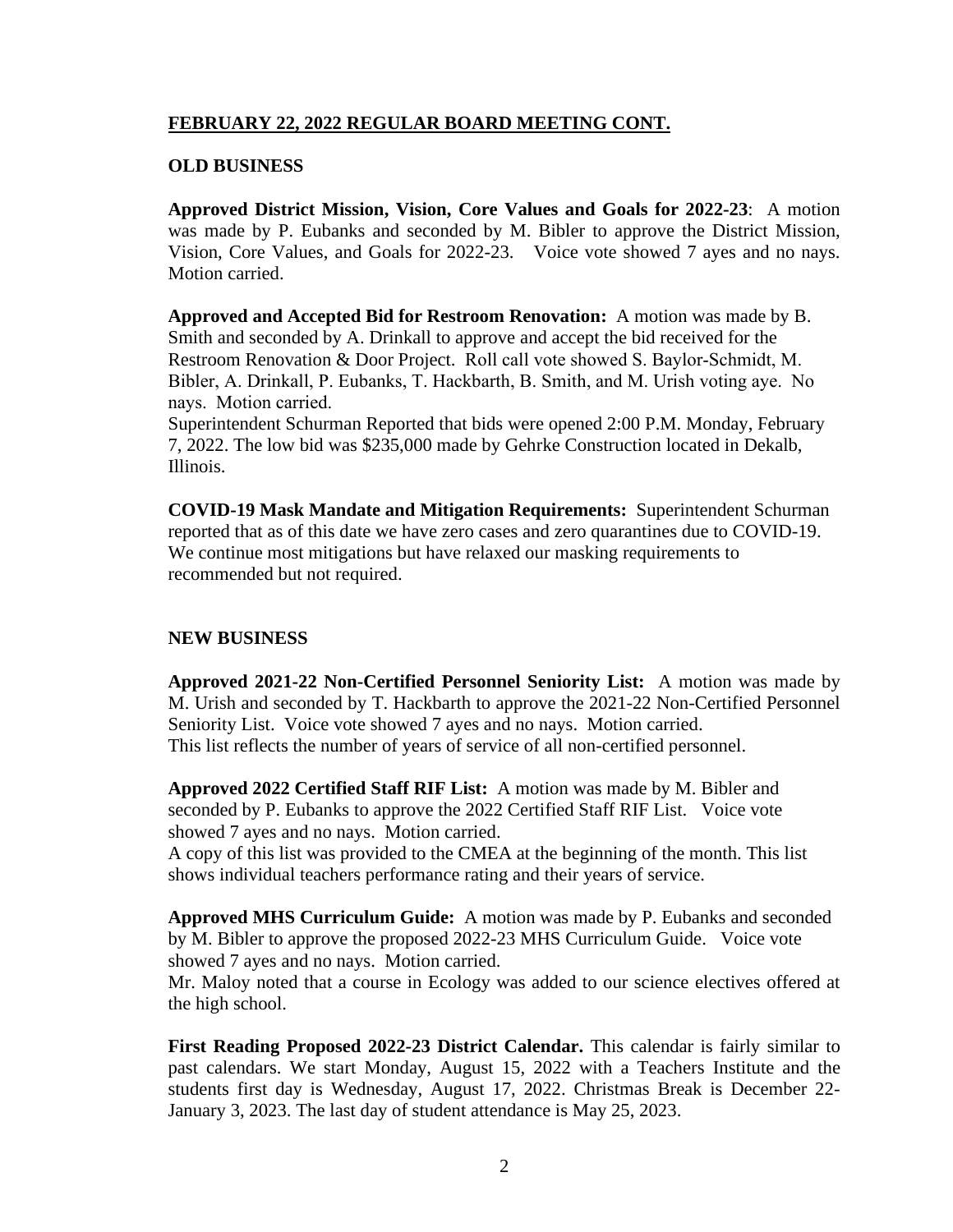## **FEBRUARY 22, 2022 REGULAR BOARD MEETING CONT.**

## **CLOSED SESSION**

A motion was made by T. Hackbarth and seconded by M. Urish to convene in closed session at 7:31 p.m. in order to consider information regarding the appointment, employment, resignation, or dismissal of an employee or officer; or student discipline matters. Roll call vote showed S. Baylor-Schmidt, M. Bibler, A. Drinkall, P. Eubanks, T. Hackbarth, B. Smith, and M. Urish voting aye. No nays. Motion carried.

A motion was made by P. Eubanks and seconded by M. Bibler to reconvene into regular open session at 9:10 p.m. Voice vote showed 7 ayes and no nays. Motion carried.

## **MOTIONS OUT OF CLOSED SESSION**

**Accepted Resignation of Mr. Brad Grenoble**: A motion was made by M. Bibler and seconded by A. Drinkall to accept the resignation of Mr. Brad Grenoble as Varsity Softball Coach and Varsity Boys Basketball Coach. Voice vote showed 7 ayes and no nays. Motion carried.

**Approved Hire of Varsity Softball Coach**: A motion was made by A. Drinkall and seconded by M. Urish to approve hiring Ms. Morgan Adolph as Varsity Softball Coach for the 2022 season. Roll call vote showed S. Baylor-Schmidt, M. Bibler, A. Drinkall, P. Eubanks, T. Hackbarth, B. Smith, and M. Urish voting aye. No nays. Motion carried.

# **ADMINISTRATIVE BUSINESS**

A. Legislative update

New law requires schools to grant employees 5 paid mental health days per year.

- B. Legal Issues update Governor Pritzker has appealed the mask mandate ruling to the Illinois Supreme Court.
- C. Early Step Pre-K Report
- D. Principal's Report Dr. Seuss Day Reading Celebration will be Friday March 4, 2022. Scheduling for next year is nearly complete.
- E. Superintendent's Report
	- 1. District Spelling Bee was completed January 20, 2022
		- 1<sup>st</sup> Place Bennett Mickelson, 2<sup>nd</sup> Place Ava Dodson, 3<sup>rd</sup> Place Samantha Thielen
	- 2. Teacher Institute conducted Friday, February 18, 2022.
	- 3. Regional Bee was held February  $15<sup>th</sup>$  virtually on-line.